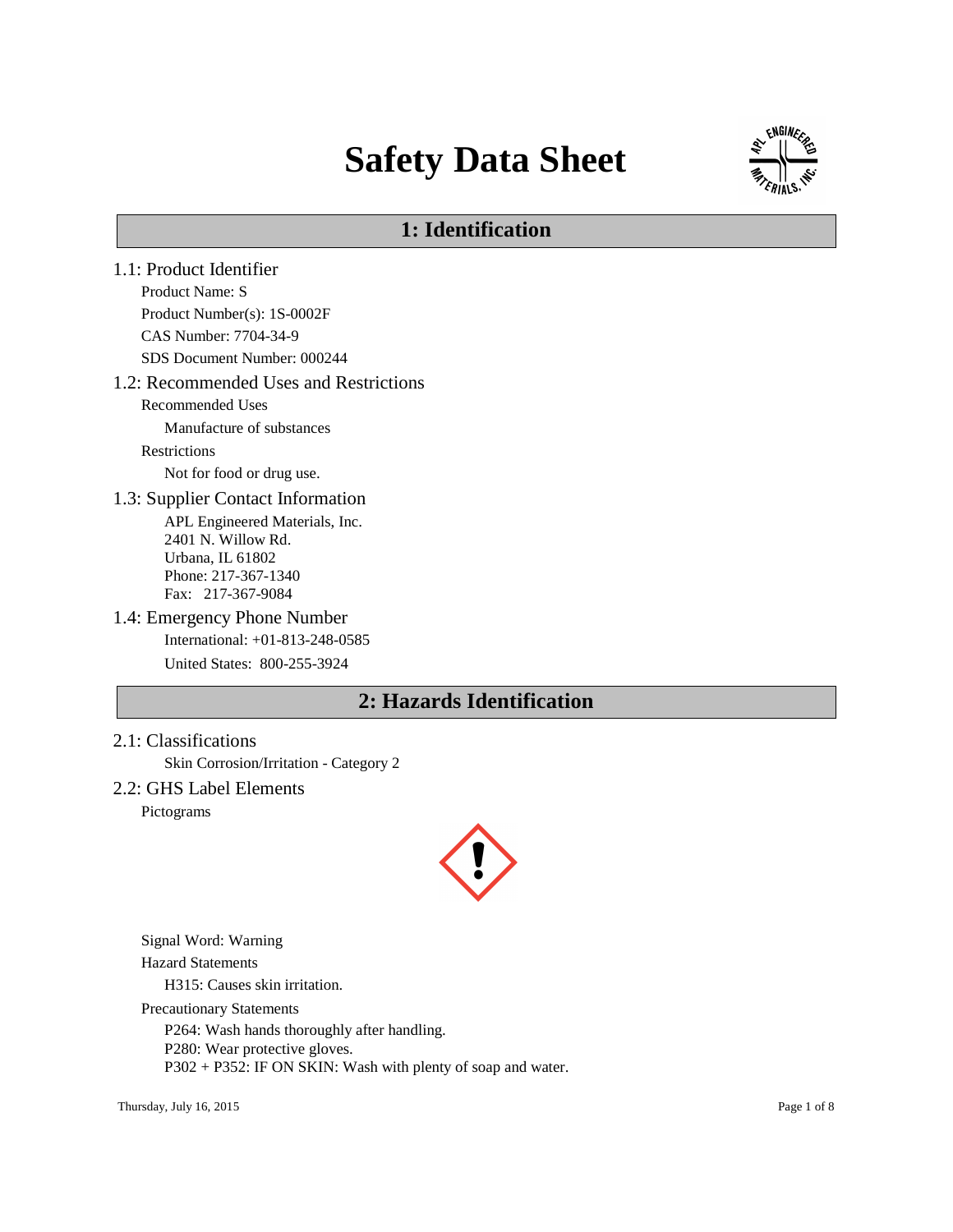P332 + P313: If skin irritation occurs: Get medical advice/attention. P362: Take off contaminated clothing and wash before reuse.

- 2.3: Hazards Not Otherwise Classified or Not Covered by GHS Combustible dust
- 2.4: Amount(s) of substances with unknown toxicity None

| 3: Composition/Information on Ingredients |      |  |                                                  |       |  |
|-------------------------------------------|------|--|--------------------------------------------------|-------|--|
| 3.1: Ingredient                           |      |  | .Weight% .Formula .CAS Number .Mol Wt .EC Number |       |  |
|                                           | 100. |  | 7704-34-9                                        | 32.06 |  |

#### 3.2: Other Hazardous components

none

#### 3.3: Trade Secret Disclaimer

none

#### 3.4: Synonyms

Sulfur

### **4: First Aid Measures**

### 4.1: First Aid

#### General

Consult with physician and provide this Safety Data Sheet

Remove person from area of exposure and remove any contaminated clothing

In contact with eyes

Flush eyes with plenty of water for at least 15 minutes, occasionally lifting the upper and lower eyelids. Seek medical attention if irritation develops or persists

#### In contact with skin

Wash thoroughly with soap and plenty of water. Remove all contaminated clothing for proper laundering. Seek medical attention if irritation develops or persists.

If swallowed

If conscious and alert, rinse mouth and drink 2-4 cupfuls of water. Never give anything by mouth to an unconscious person. Do NOT induce vomiting. Get medical aid.

#### If inhaled

Remove from exposure to fresh air immediately. If breathing is difficult, give oxygen. Get medical aid. If breathing has ceased apply artificial respiration using oxygen and a suitable mechanical device such as a bag and a mask.

#### 4.2: Most important symptoms and effects; acute and delayed No data available.

#### 4.3: Indication of any immediate medical attention and special treatment needed no data available

### **5: Fire Fighting Measures**

#### 5.1: Fire extinguishing media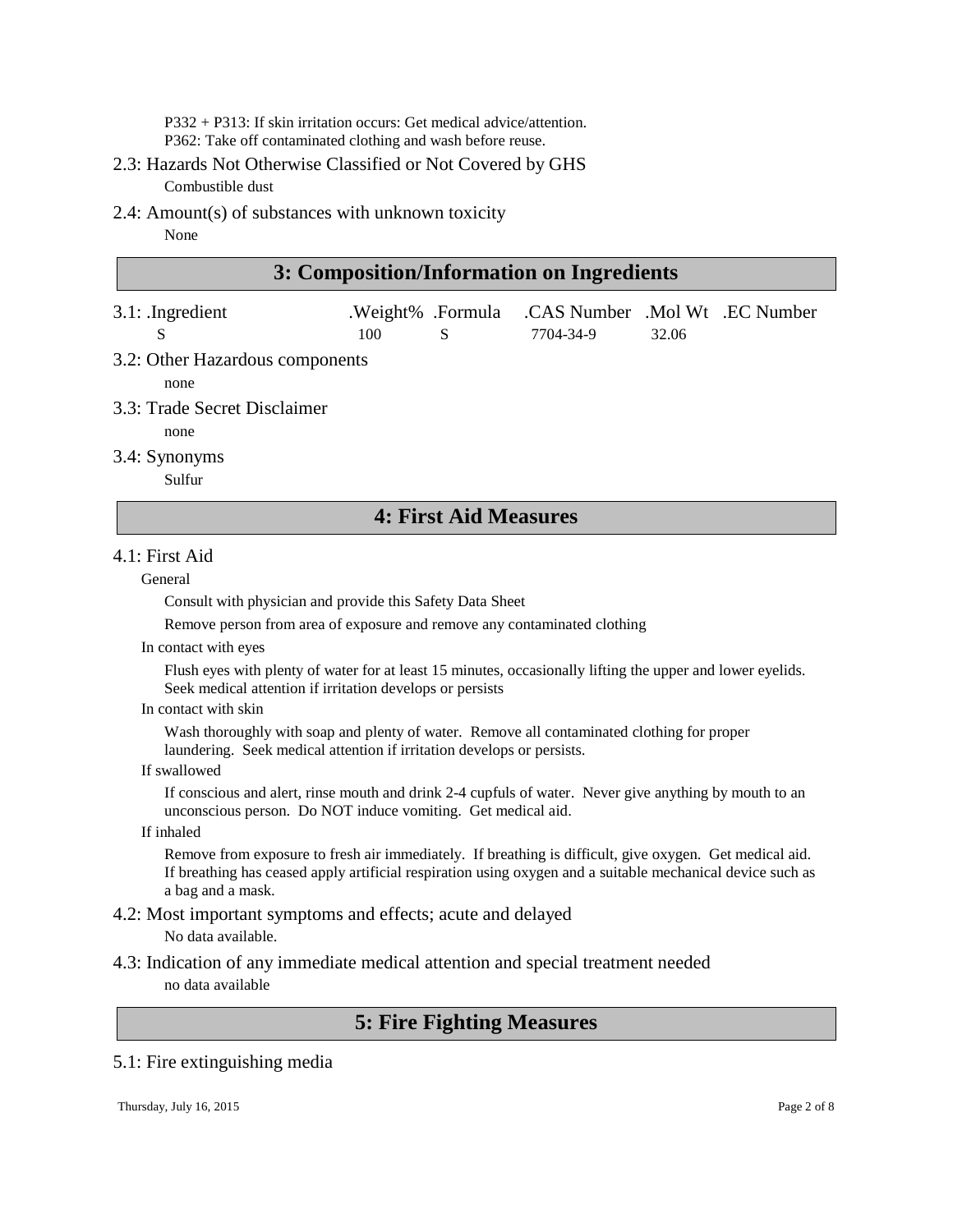water or alcohol-resistant foam carbon dioxide dry chemical

- 5.2: Specific hazards arising from the substance or mixture sulfur oxides
- 5.3: Special protective equipment and precautions for firefighters. Wear self contained breathing apparatus for fire fighting if necessary

### **6: Accidental Release Measures**

6.1: Personal precautions, protective equipment, and emergency procedures.

For personal protection see section 8.

Ensure adequate ventilation.

Use personal protective equipment.

Evacuate personnel to safe areas.

Avoid dust formation.

Avoid breathing dust.

#### 6.2: Methods and materials for containment and cleaning up.

Sweep up and shovel.

Keep in suitable, closed containers for disposal.

#### 6.3: Environmental precautions

Do not let product enter drains.

6.4: Disposal

Dispose of in accordance with local regulations.

See section 13.

### **7: Handling and Storage**

#### 7.1: Precautions for safe handling

Avoid formation of dust and aerosols.

See precautionary statements in section 2.2.

Mechanical processing of this product can result in the release of combustible dust.

Provide appropriate exhaust ventilation at places where dust is formed.

Avoid contact with skin and eyes.

#### 7.2: Conditions for safe storage

Store away from moisture.

Keep container tightly closed.

Store in a dry and well-ventilated place.

#### 7.3: Incompatibilities

strong oxidizing agents

amines

bases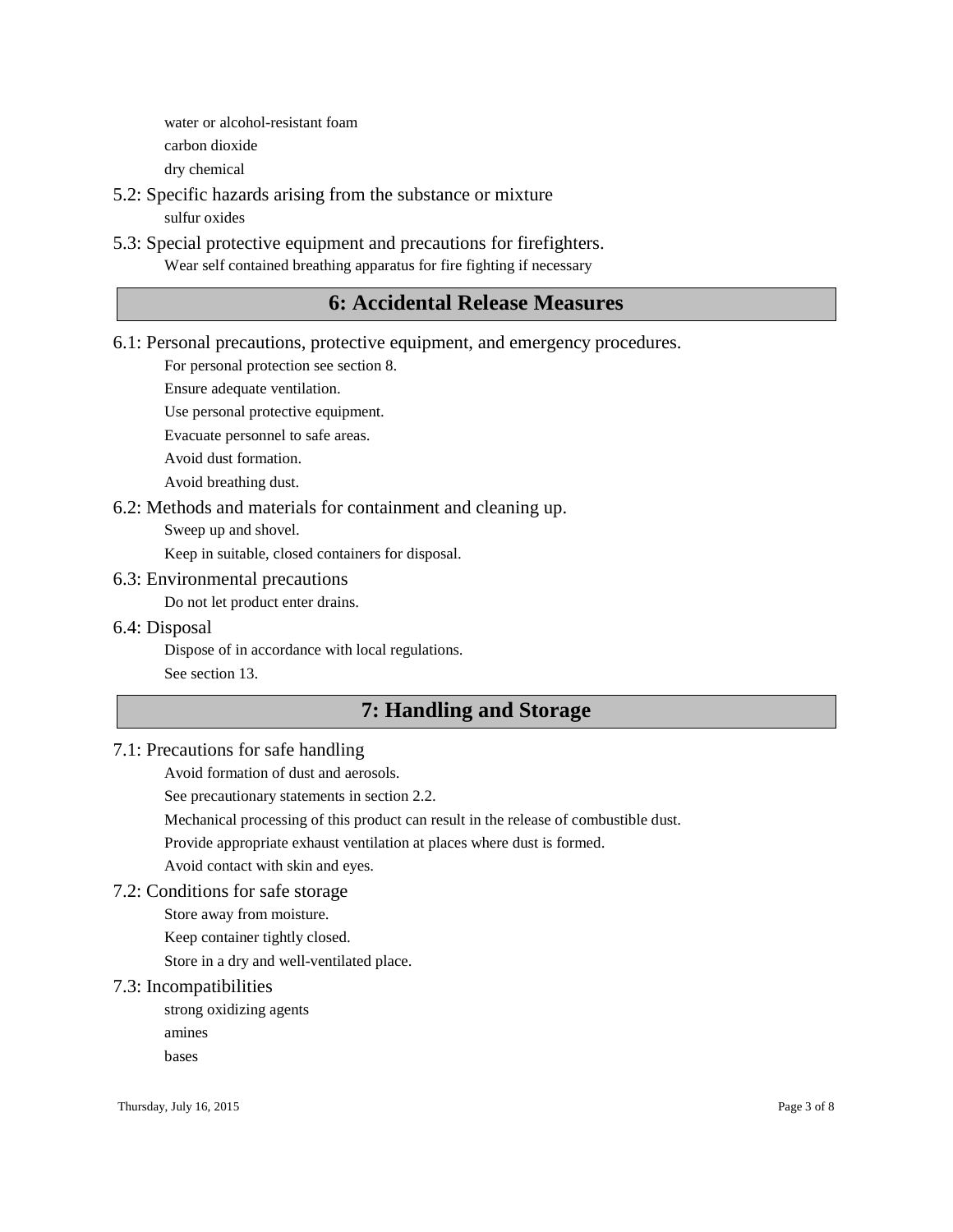### **8: Exposure Controls/Personal Protection**

#### 8.1: Control parameters

OSHA permissible exposure limit (PEL)

not listed

ACGIH threshold limit value (TLV)

not listed

NIOSH recommended exposure limit (REL)

not listed

#### 8.2: Engineering controls

Use adequate ventilation to keep airborne concentrations low

Facilities storing or utilizing this material should be equipped with an eyewash facility and a safety shower

#### 8.3: Personal protective equipment

Eyes

Wear appropriate protective eyeglasses or chemical safety goggles as described by OSHA's eye and face protection regulations in 29 CFR 1910.133 or European Standard EN166

Skin

Wear appropriate, chemical-resistant protective gloves to prevent skin exposure.

Clothing

Wear appropriate protective clothing to prevent skin exposure

Respirator

Follow the OSHA respirator regulations found in 29CFR 1910.134 or European Standard EN 149. Always use a NIOSH or European Standard EN 149 approved respirator when necessary

### **9: Physical and Chemical Properties**

9.a: Appearance

State: Solid

Form: Powder or Spheres

Color: Light yellow

9.b: Odor: slight

9.c: Odor threshold: no data available

9.d: pH: no data available

9.e: Melting point / freezing point: 118 - 120 °C (244 - 248 °F)

9.f: Initial boiling point and range: 444.7 °C (832.5 °F)

9.g: Flashpoint: 207 °C (405 °F)- closed cup

9.h: Evaporation rate: no data available

9.i: Flammability (solid, gas): may form combustible dust in air

9.j: Upper/lower flammability or explosive limits: Upper- 6.83% (V) Lower- 0.17% (V)

9.k: Vapor pressure: 10 hPa (8 mmHg) at 246 °C (475 °F)

9.l: Vapor density: no data available

9.m: Relative density: 2.07 g/mL at 25  $^{\circ}$ C (77  $^{\circ}$ F)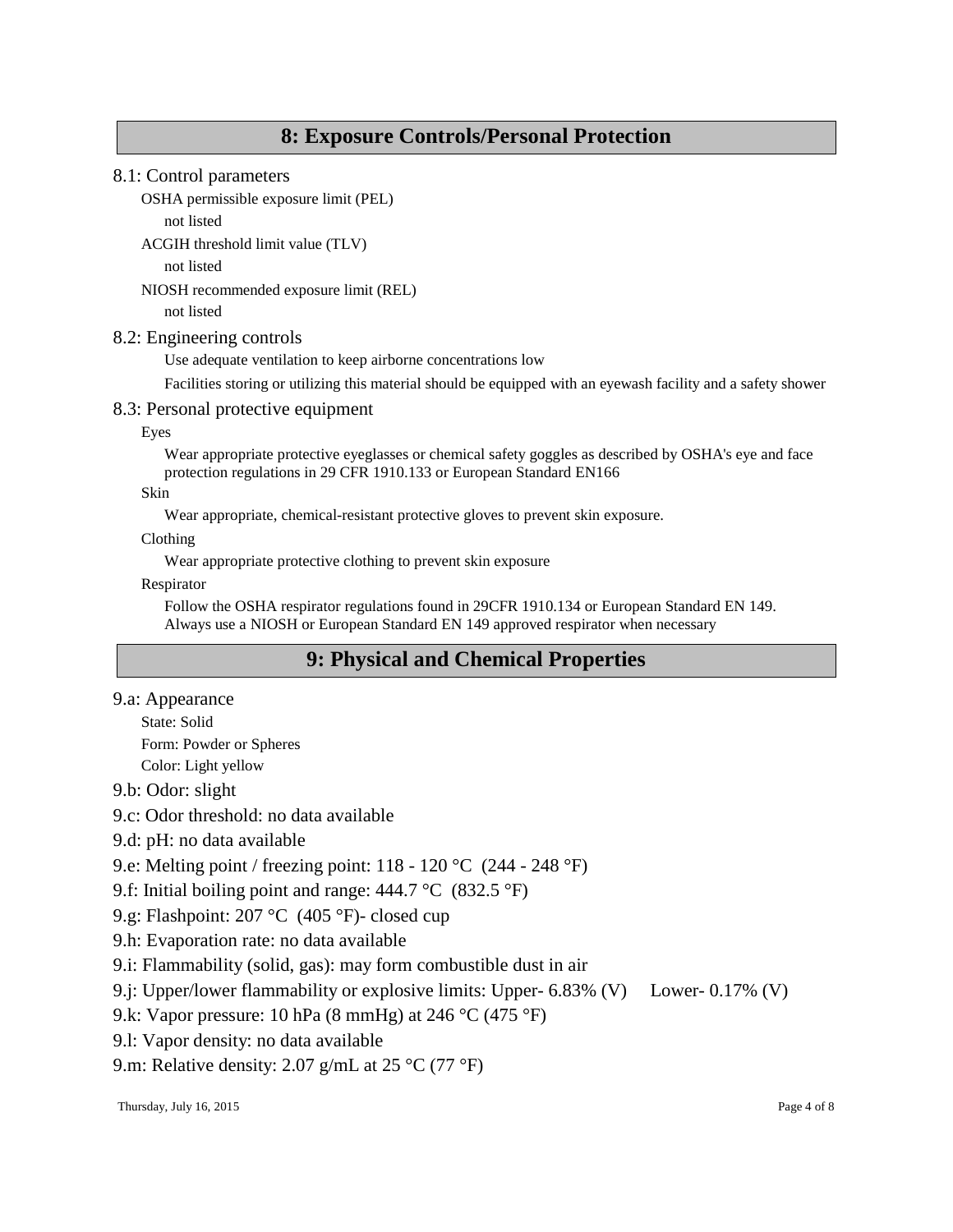- 9.n: Water Solubility: insoluble
- 9.o: Partition coefficient: n-octanol/water: no data available
- 9.p: Auto-ignition temperature: 240 °C (464 °F)
- 9.q: Decomposition temperature: no data available
- 9.r: Viscosity: 8 mm2/s at 140 °C (284 °F)

### **10: Stability and Reactivity**

- 10.1: Reactivity no data available
- 10.2: Chemical stability Stable under recommended storage conditions.
- 10.3: Possibility of hazardous reactions no data available
- 10.4: Conditions to avoid exposure to water heat
- 10.5: Incompatible materials See section 7.3.
- 10.6: Hazardous decomposition products Other decomposition products - no data available In the event of fire: see section 5.2

### **11: Toxicological Information**

11.1: Toxicity data Acute toxicity - Oral LD50 Oral - rat - >2,000 mg/kg Acute toxicity - Dermal LD50 Dermal - rabbit - >2,000 mg/kg. Acute toxicity - Inhalation LC50 Inhalation - rat - 4 hrs  $>5.41$  mg/kg Skin corrosion/irritation Not corrosive / irritant. Eye damage/irritation Non-irritating. Respiratory irritation No data available. Germ cell mutagenicity no data available Reproductive toxicity no data available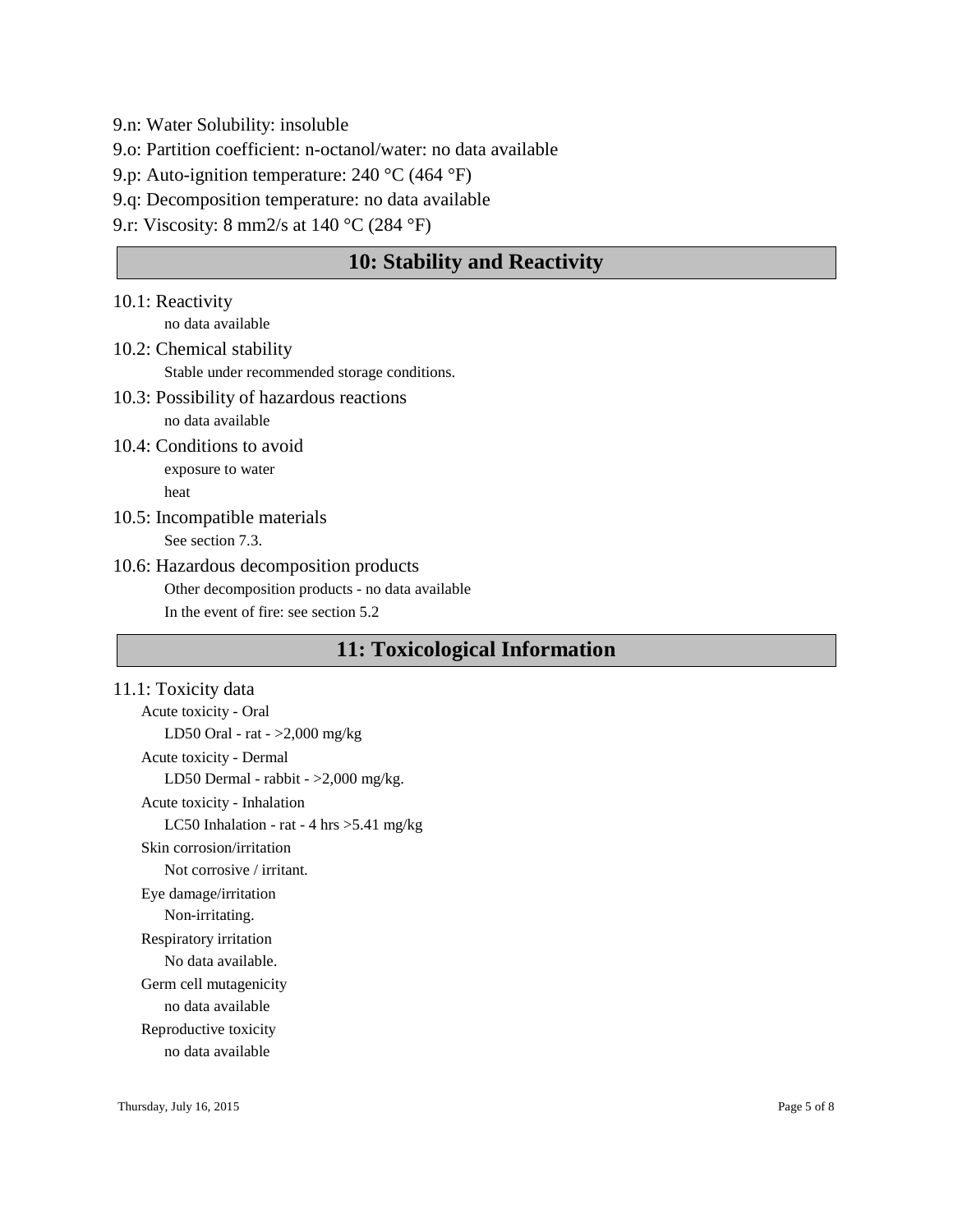Specific organ toxicity - single exposure

No data available.

Specific organ toxicity - repeated exposure

No data available.

Aspiration hazard

No data available.

Additional information

RTECS: WS4250000

ACGIH carcinogenicity

The ACGIH has not identified any component of this product present at levels greater than or equal to 0.1% as a probable, possible or confirmed human carcinogen.

#### IARC carcinogenicity

The IARC has not identified any component of this product present at levels greater than or equal to 0.1% as a probable, possible or confirmed human carcinogen.

#### NTP carcinogenicity

The NTP has not identified any component of this product present at levels greater than or equal to 0.1% as a probable, possible or confirmed human carcinogen.

#### OSHA carcinogenicity

OSHA has not identified any component of this product present at levels greater than or equal to 0.1% as a probable, possible or confirmed human carcinogen.

#### 11.2: Routes of exposure

See section 2.2

#### 11.3: Symptoms of exposure

See section 4.2

#### 11.4: Delayed and immediate effects of esposure

To the best of our knowledge the toxicological properties have not been thoroughly investigated.

### **12: Ecological Information**

#### 12.1: Ecotoxicity

Toxicity to fish

LC50-Oncorhynchus mykiss (rainbow trout)  $> 180$  mg/l-96 h

Toxicity to daphnia and other aquatic invertebrates

 $> 5,000$  mg/l - 48 h

Toxicity to algae/bacteria

No data available

12.2: Persistence and degradability

no data available

12.3: Bioaccumulative potential

no data available

12.4: Mobility in soil

no data available

12.5: Other effects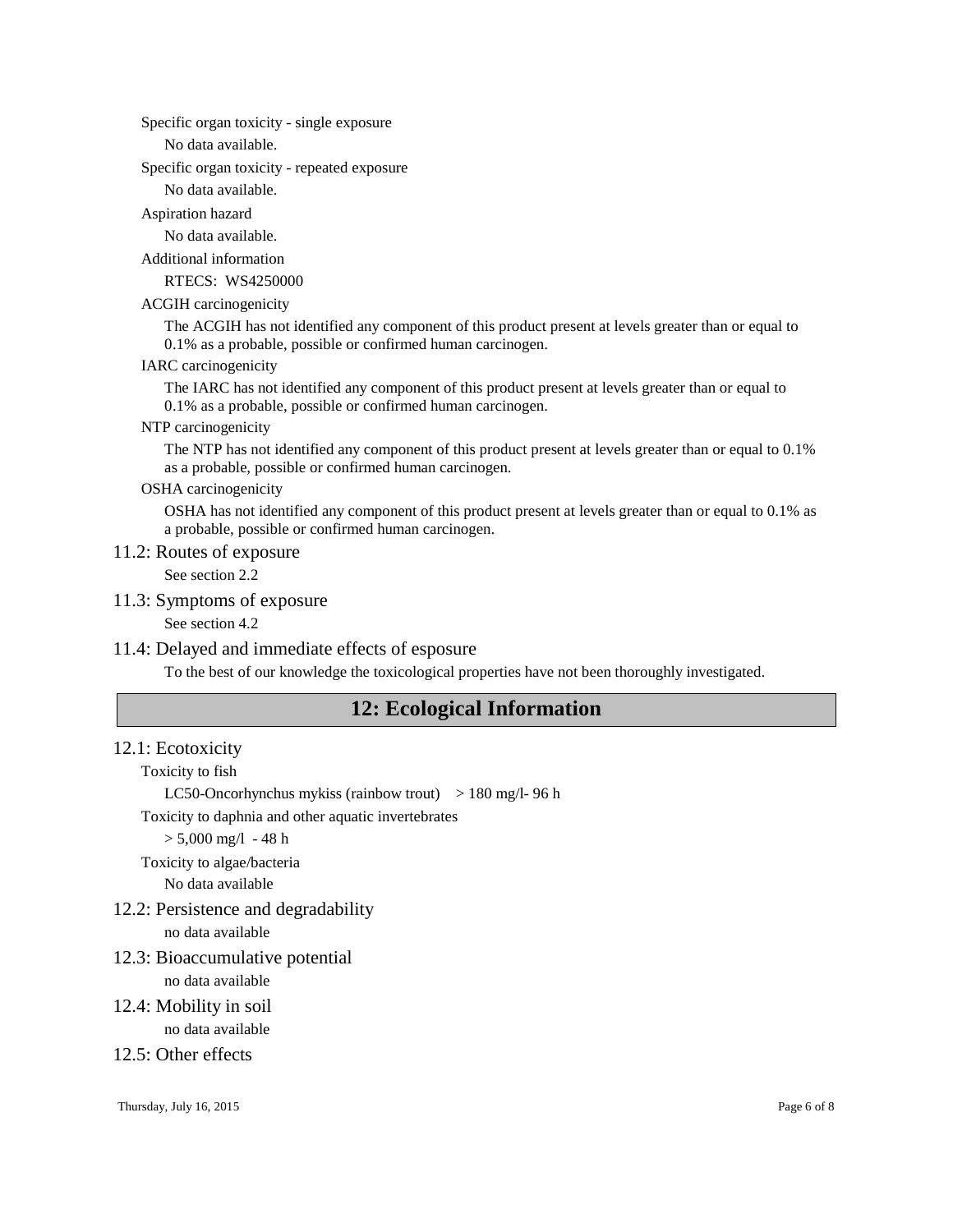#### no data available

### **13: Disposal Considerations**

#### 13.1: Waste treatment methods

No data available

## 13.2: Safe handling

See section 7.1 .

#### 13.3: Product disposal

Contact a licensed professional waste disposal service to dispose of this material.

#### 13.4: Packaging disposal

Dispose of as unused product.

### **14: Transport Information**

#### 14.1: DOT(US)

UN Number: 1350 Proper Shipping Name: Sulfur Shipping Class(es): 4.1 Marine Pollutant: No

#### 14.2: IMDG

UN Number: 1350 Proper Shipping Name: Sulphur Packing Group: III Shipping Class(es): 4.1 Marine Pollutant: No

#### 14.3: IATA

UN Number: 1350 Proper Shipping Name: Sulphur Packing Group: III Shipping Class(es): 4.1

#### 14.4: Special Shipping Precautions

None

### **15: Regulatory Information**

#### 15.1: TSCA inventory

This material is listed on the TSCA inventory.

#### 15.2: SARA 302 components

This material is not subject to the reporting requirements of SARA Title III, Section 302.

#### 15.3: SARA 313 components

This material is not subject to the reporting requirements of SARA Title III, Section 313.

#### 15.4: SARA 313/312 hazards